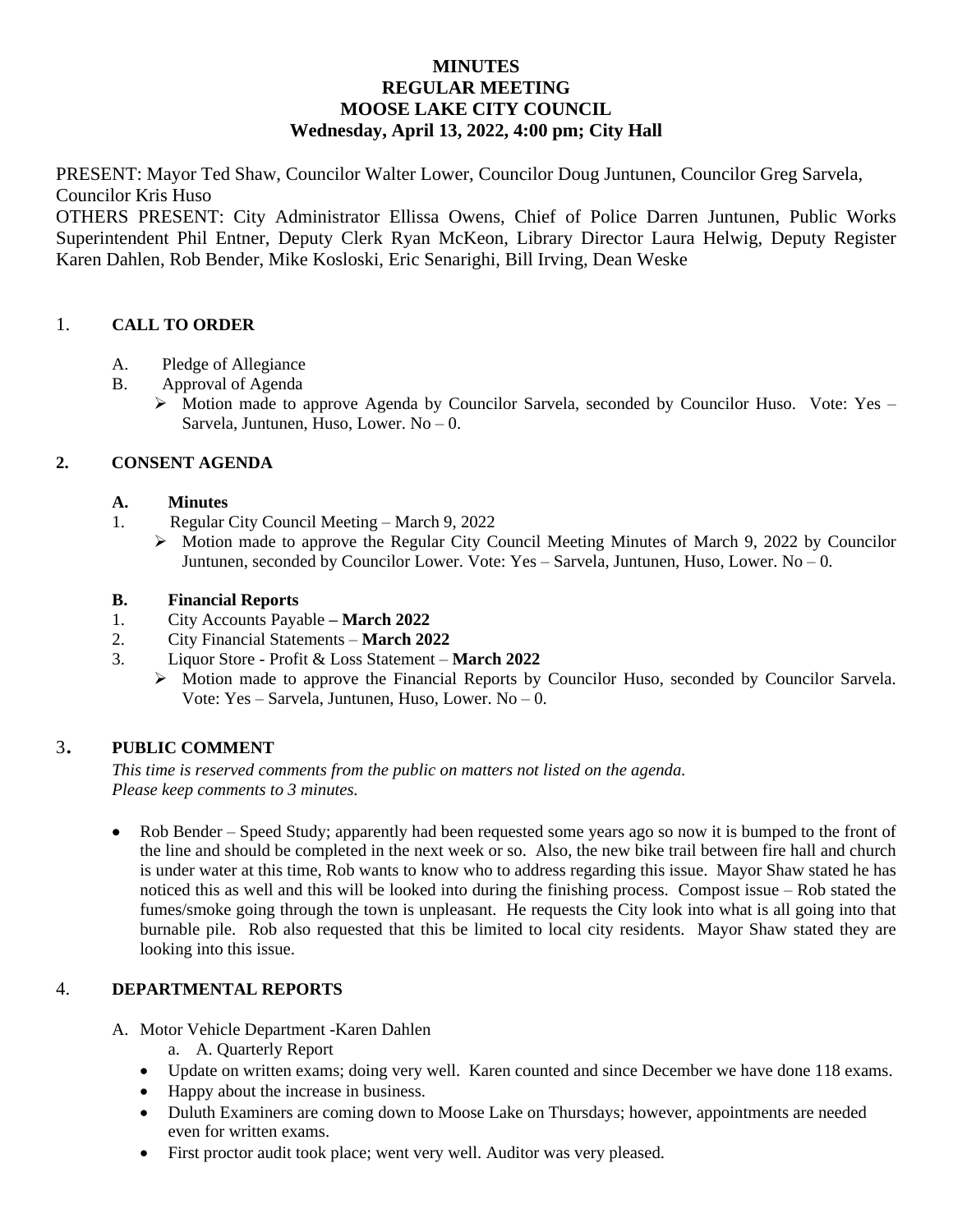- Monthly meetings continue with the State; Time with Todd, about  $1\frac{1}{2}$  hours long at which time the office is closed.
- B. Police Chief Darren Juntunen
	- a. Department Report March 2022
	- 181 total calls for service for the month of March.
	- Debris piling up in yards; residents will start to be notified to do clean up.
	- Tomorrow there is a Post Board Audit taking place.
- C. Public Works Superintendent Phil Entner
	- a. Department Report March 2022
	- Water Department: 5.36 million gallons of drinking water distributed in the month of March.
	- 2022 MPARS Reporting System reporting of amount of water pulled out of the ground in 2021. MDH likes to see this less than 10%. In 2020 this was 7%. In 202 this was at 50% of unaccounted water due to water tower painting project. This will decrease for next year.
	- Nick Peterson successfully passed his Class D water license test in March. Nick is a very good worker and a great addition.
	- Sewer Department: Collected 11.3 million gallons of wastewater for the month of March.
	- 2022 Sewer Cleaning Program finished last week. Cleaned 21,156 feet of sewer main; 1/3 of the town.
	- Street Department; puddles everywhere, being taken care of as able.
	- Snow and ice is almost wrapped up.
	- Street Department is already over budget for 2022. Hopefully the second half of the year will be better. Road salt usage very close to budget.
	- Pot hole filling is being completed on a weekly basis at this time.
	- Right of way trees; there are a lot getting cut down and they all have a reason to come down.
	- Equipment; Cat-450 loader will have warranty work completed soon.
	- Campground cleanup will start next week as well as cemetery cleanup.
- D. Technology/Library Report Laura Helwig
	- a. Quarterly Report
	- Library has been doing well with the amount of patrons; numbers are slowly increasing.
	- Book Sale set for May 27-28.
	- Summer reading; this season the summer reading program is Read Beyond the Beaten Path. Begins May 31.
	- Magician will be coming up from Tennessee to perform. More fun programs in the works.
	- Recently met with AGE to Age to work on networking and getting more programs for all ages.
	- Looking at getting service animals into the library.

## E. Municipal Liquor Store Report -

- a. Quarterly Report
- Elaine is working on gathering information for potential projects and will be sharing those ideas at the next Liquor Board meeting.
- F. City Engineer Administrator Owens
	- a. Monthly Update- Meeting Minutes
	- $\bullet$  Update on 4<sup>th</sup> Street Reconstruction Project bid will be posted in newspaper this week and on bidding system Thursday, April 14<sup>th</sup>. Bidding process open from April 14<sup>th</sup>-May 5<sup>th</sup>.
	- Applying for some grant opportunities for potential campground expansion; monies awarded in 2023, available in 2024. More information to follow.
- G. Chamber of Commerce Updates Mayor Shaw
	- a. Monthly Update
	- Meeting held today; went over some of the summer projects such as Agate Days, Triathlon, Golf. Much of the time was spend on their Strategic Planning; this was more of a closed meeting due to that.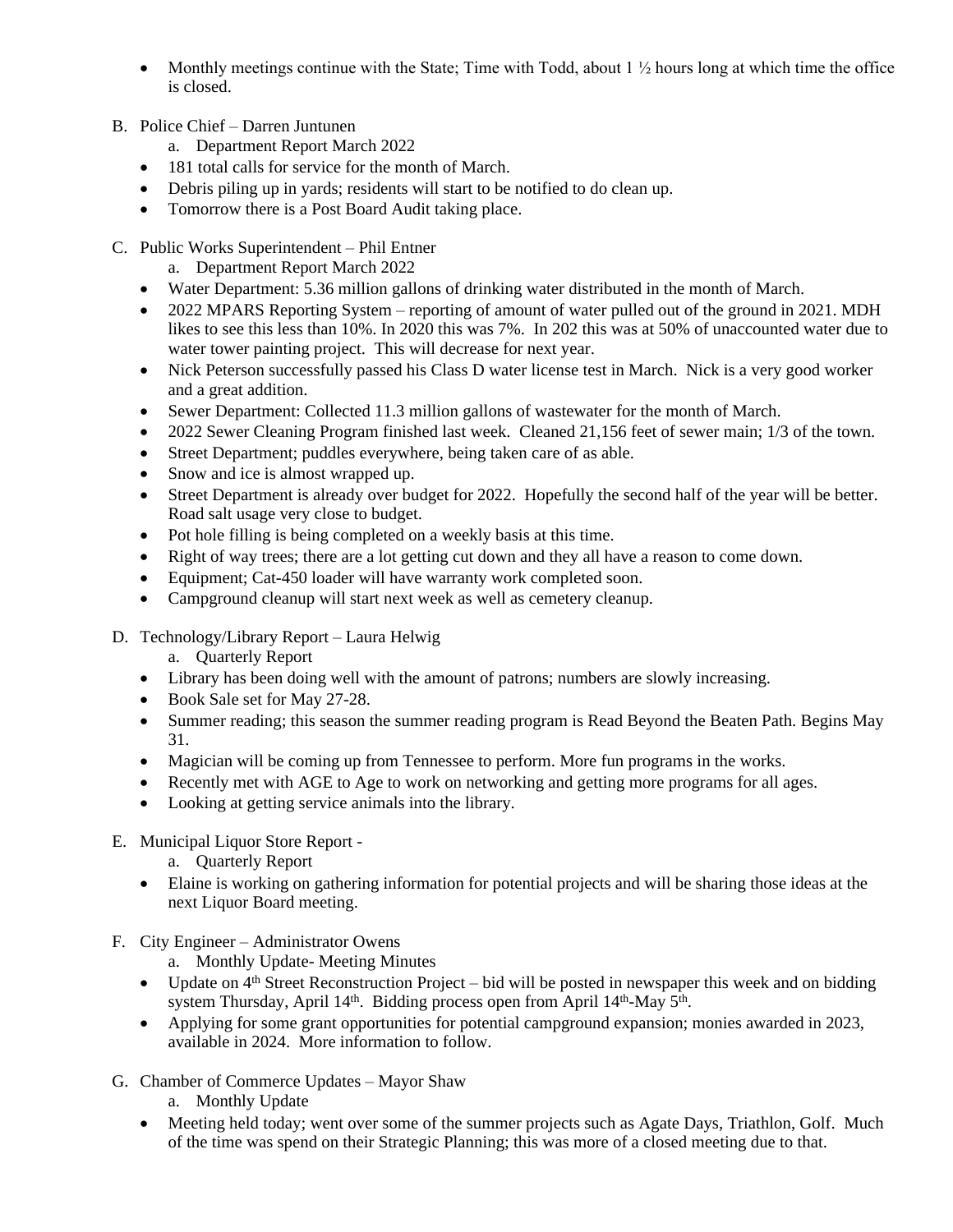### 5. **PREVIOUSLY DISCUSSED BUSINESS**

- A. City of Moose Lake Ordinance No. 166 Certificate of Inflow & Infiltration (I&I) Compliance
	- Fourth reading. More advertising was done per request by the Council. No comments were received.
	- $\triangleright$  Motion made to approve Ordinance #166, seconded by Mayor Shaw. Discussion was held. It is not designed to cause a hardship; timelines are set to come into compliance. Vote: Yes – Sarvela, Juntunen, Huso, Lower.  $No - 0$ .
- B. Local Board of Appeals and Equalization Meeting April 14, 2022, 10:00 a.m.
- C. Safety Committee Update Phil Entner
	- An Audit was completed. Plan is to figure out what we need and not waste monies on what we don't need. More information will be presented as able.

# 6. **NEW BUSINESS**

- A. Carlton County Riders ATV Club
	- Eric Senarighi addressed the Council. Carlton County Riders started in March of 2017. Eric has helped mentor smaller communities with ordinances and routes/trails through town. Moose Lake Area ATV Management was formed; met to talk about issues or problem areas. Some issues have been addressed and resolved in a positive manner. Eric thanks the City for working through these together. Eric stated there is a lack of trailhead parking in this region. Ride Command App has some parking spaces that were added due to this. Eric also provided some suggestions throughout the City for possible parking. Eric will share this list with Administrator Owens.
	- Dean Weske addressed the Council. He states the cooperation has made drastic improvements in the ATV usage. Some concerns he still has is the lack of respect, lack of responsibility of some of the riders which makes it difficult for those that are following the rules. Local residents need to be taken into consideration regarding entrances to trails. Dean stated he is pleased with the re-route that was developed along the Soo Pits/Trail which is near his place of residence.
- B. Moose Lake Public Library 2021 Minimum Local Support Requirement
	- Administrator Owens was informed that the Library fell below the minimal local support requirement in 2021; falling short of almost \$7000. Moving forward in 2022 we need to make sure we meet the requirement, but also make up the monies we were short in the year previous. The Library Board has been made aware of this.
	- Laura Helwig stated the Library Board reached a consensus of what the monies could be used for; updating technology, more programs, possible Saturday hours. Laura spoke to ALS Director who stated this is a normal situation.
		- $\triangleright$  Motion made to approve the additional allotment of \$7000 be placed into the Library Budget by Councilor Huso, seconded by Councilor Sarvela. Vote: Yes – Sarvela, Juntunen, Huso, Lower. No – 0.

# C. Columbarium

- Mike Kosloski addressed the Council. There has been interest in the purchase of columbarium in the Moose Lake area. Cremation is, by far, the choice of final disposition by a growing margin in the past decade. Administrator Owens stated this was budgeted in 2022.
	- $\triangleright$  Motion made to approve the 48 niche columbarium for the amount of up to \$40,000 by Councilor Huso, seconded by Councilor Lower. Vote: Yes – Sarvela, Juntunen, Huso, Lower. No – 0.
- D. Part-Time Seasonal Laborer Phil Enter
	- Todd Hoadley is recommended for this position by Phil Enter with the retirement of Leon.
	- $\triangleright$  Motion made to approve Todd Hoadley for the seasonal laborer for the Public Works Department by Councilor Huso, seconded by Councilor Lower. Vote: Yes – Sarvela, Juntunen, Huso, Lower. No – 0.
- E. Wastewater Testing Proposal Short Elliot Hendrickson Inc.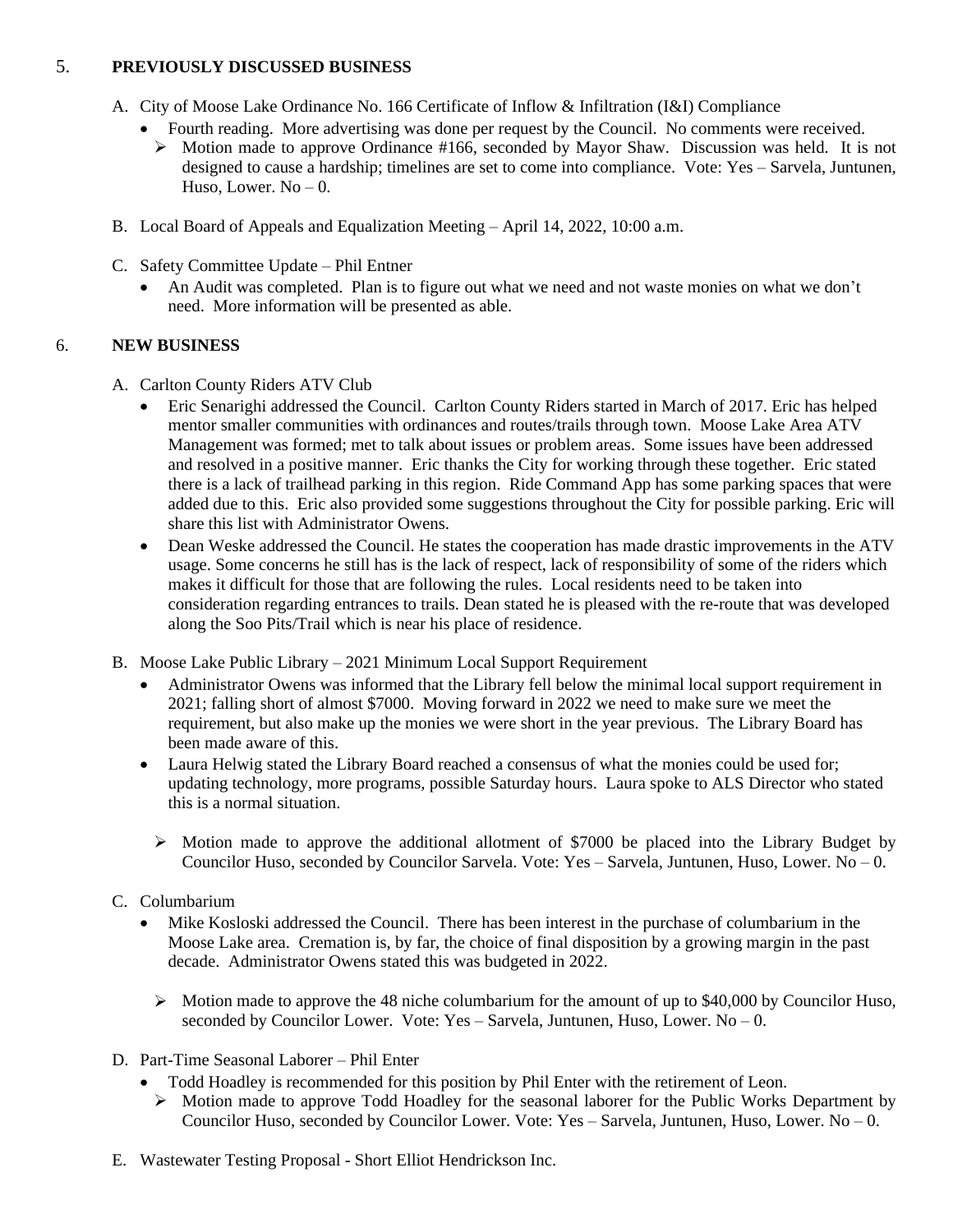- Phil Entner addressed the Council. New wastewater permit presented which requires a few steps. Phosphorus testing is involved. Phil recommends we do not do this right now as our permit is good for five years, but instead bring this back up to the Council in August.
- Consensus given to hold off per Phil's recommendation.
- F. 2022 Water Department Repairs Phil Entner
	- Two quotes submitted; DSG Dakota Supply Group and Ferguson Waterworks.
		- $\triangleright$  Motion made to go with DSG Dakota Supply Group for the quote of \$9037.82 by Councilor Juntunen, seconded by Councilor Huso. Vote: Yes – Sarvela, Juntunen, Huso, Lower. No – 0.
- G. July 4, 2022 Fireworks Administrator Owens
	- Two quotes were presented. Councilor Huso brought up the issue that last year's display was not ideal as people who sat in the park could not see the fireworks display. Discussion held of attempting to find a different location to set off the fireworks. Finding a 100-yard radius is an issue.
		- $\triangleright$  Motion made to go with J&M Displays for the amount of \$12,000 for a 12-15 minute show by Councilor Huso, seconded by Councilor Juntunen. Vote: Yes – Sarvela, Juntunen, Huso, Lower. No – 0.
- H. Proposed Flood Hazard Determinations Federal Emergency Management Agency FEMA
	- Informational only. Consensus given to not contest this.
- I. MSOP/DOC Preferred Project Designation Administrator Owens
	- City working with Engineers talking about solutions to some of our sewer infrastructure issues. The preferred project is a lining project for total project cost estimation is \$633,500. Informational only.
- J. Riverside Arena Administrator Owens
	- The City has been meeting with the MLAHA and School District taking a look at the leases, what items are in the arena. A second joint meeting is scheduled for April 20 at 5:30 p.m. at the Moose Lake School. Looking to do some massive cleanup projects within the arena.
- K. City of Moose Lake Ordinance No. 150
	- This Ordinance has not been consistently followed.
	- A new Ordinance or amendment to Ordinance No. 150 will be presented to the Council next month, consensus given.
- L. Joint Meeting MLWSSD April 26, 2022, 6:00 p.m.

## 7. **REPORTS AND CORRESPONDENCE**

A. 2021 Tree City USA – Arbor Day Foundation

#### 8. **COMMITTEE AND BOARD MEETING MINUTES**

- A. Moose Lake Parks and Recreation March 7, 2022
- B. Moose Lake Parks and Recreation April 4, 2022

#### 9. **ANNOUNCEMENTS**

Regular Moose Lake City Council Meeting, Wednesday, May 11, 2022 - 4:00 p.m. Moose Lake City Council/Town Board Chambers.

Moose Lake Economic Development Authority, Wednesday, April 20, 2022 – 12:00 p.m. City Conference Room

Moose Lake Water and Light Commission, Regular Meeting– Tuesday, April 19, 2022 – 1:00 P.M. Water and Light Office.